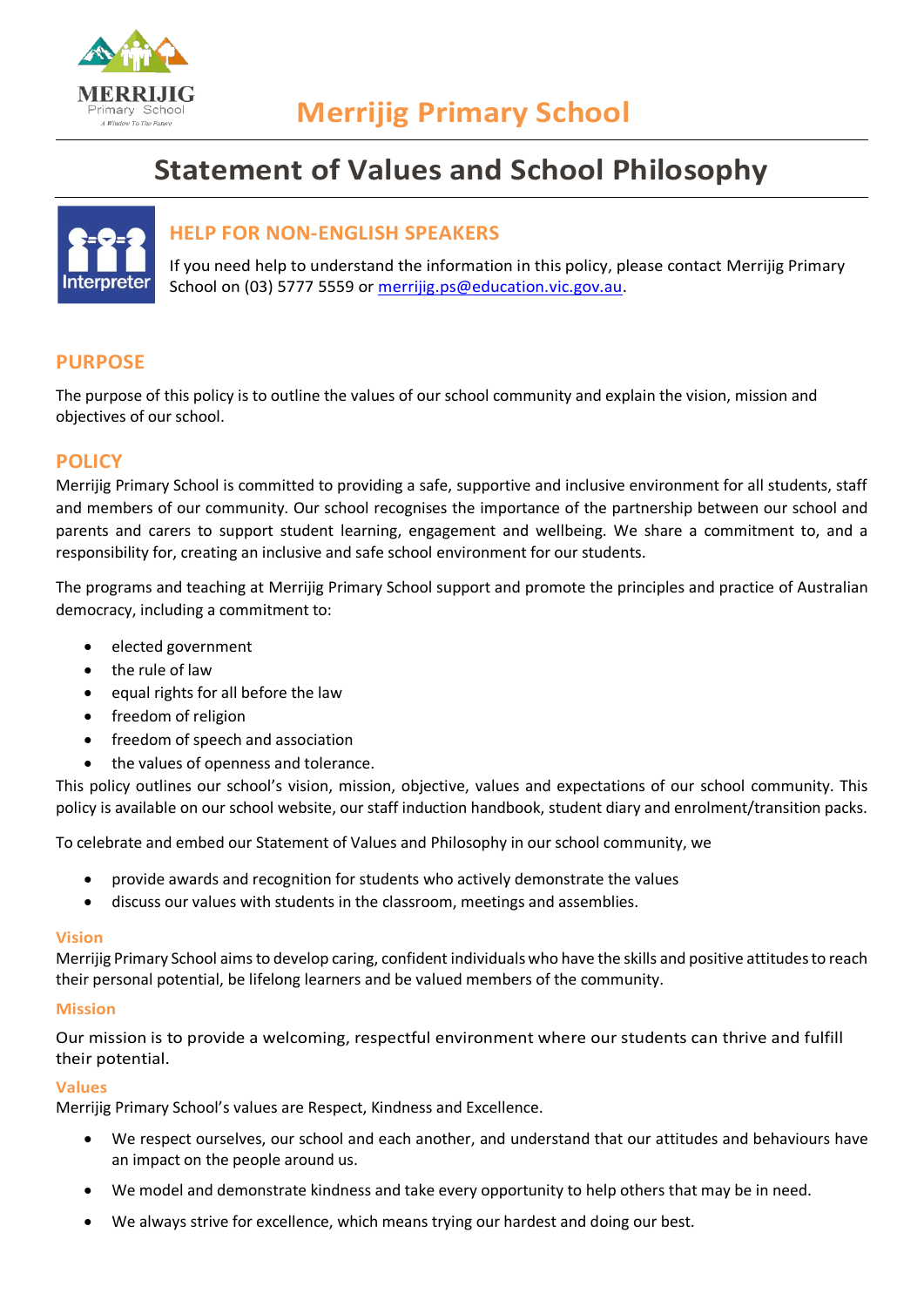### **Behavioural expectations**

Merrijig Primary School acknowledges that the behaviour of staff, parents, carers and students has an impact on our school community and culture. We acknowledge a shared responsibility to create a positive learning environment for the children and young people at our school.

As principals and school leaders, we will:

- model positive behaviour and effective leadership
- communicate politely and respectfully with all members of the school community
- work collaboratively to create a school environment where respectful and safe behaviour is expected of everyone
- behave in a manner consistent with the standards of our profession and meet core responsibilities to provide safe and inclusive environments
- plan, implement and review our work to ensure the care, safety, security and general wellbeing of all students at school
- identify and support students who are or may be at risk
- do our best to ensure every child achieves their personal and learning potential
- work with parents to understand their child's needs and, where necessary, adapt the learning environment accordingly
- respond appropriately when safe and inclusive behaviour is not demonstrated and implement appropriate interventions and sanctions when required
- inform parents of the school's communication and complaints procedures
- ask any person who is acting in an offensive, intimidating or otherwise inappropriate way to leave the school grounds.

As teachers and non-teaching school staff, we will:

- model positive behaviour to students consistent with the standards of our profession
- communicate politely and respectfully with all members of the school community
- proactively engage with parents about student outcomes
- work with parents to understand the needs of each student and, where necessary, adapt the learning environment accordingly
- work collaboratively with parents to improve learning and wellbeing outcomes for students with additional needs
- communicate with the principal and school leaders in the event we anticipate or face any tension or challenging behaviours from parents
- treat all members of the school community with respect.

As parents and carers, we will:

- model positive behaviour to our child
- communicate politely and respectfully with all members of the school community
- ensure our child attends school on time, every day the school is open for instruction
- take an interest in our child's school and learning
- work with the school to achieve the best outcomes for our child
- communicate constructively with the school and use expected processes and protocols when raising concerns
- support school staff to maintain a safe learning environment for all students
- follow the school's processes for communication with staff and making complaints
- treat all school leaders, staff, students, and other members of the school community with respect.

As students, we will:

- model positive behaviour to other students
- communicate politely and respectfully with all members of the school community.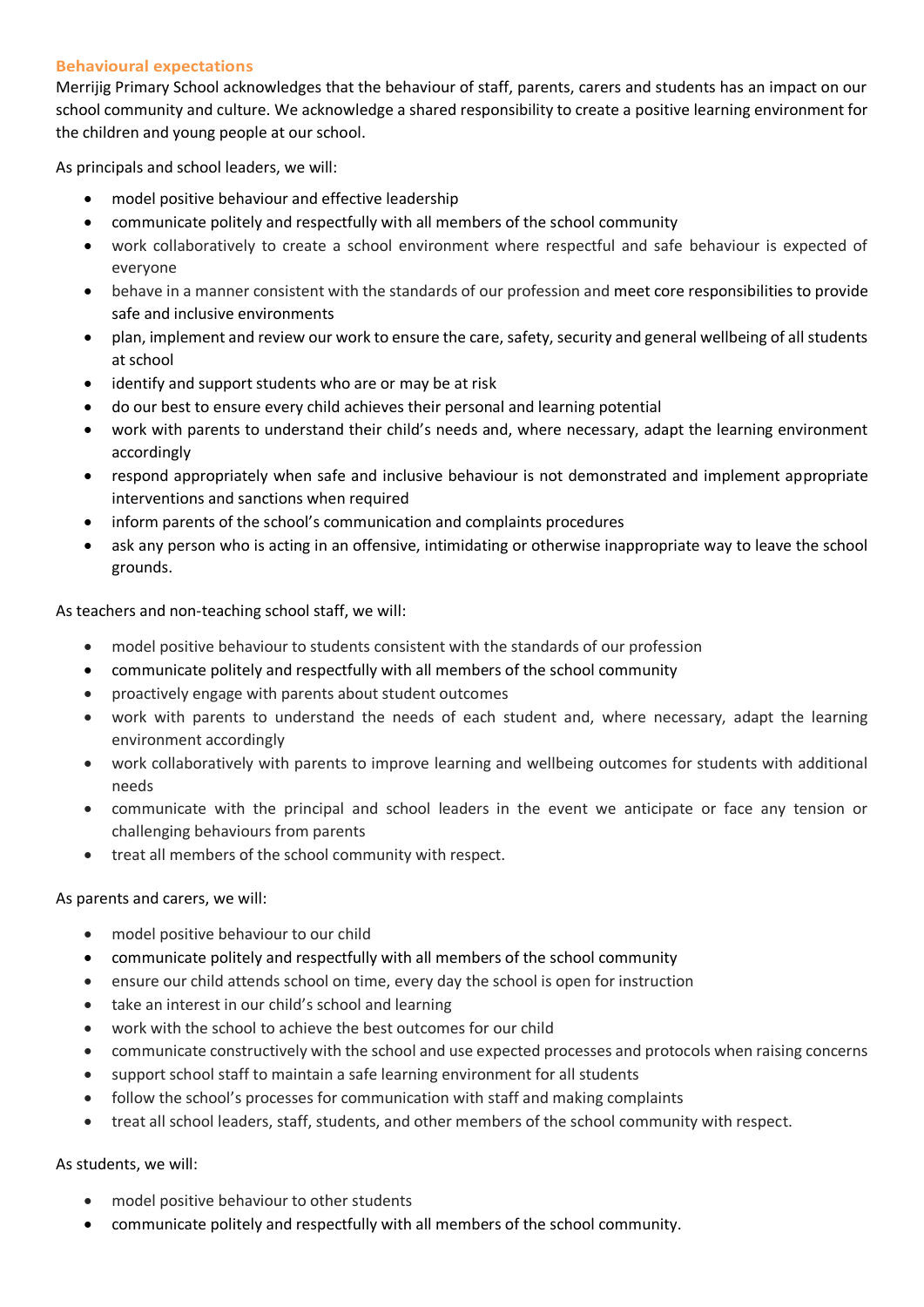- comply with and model school values
- behave in a safe and responsible manner
- respect ourselves, other members of the school community and the school environment.
- actively participate in school
- not disrupt the learning of others and make the most of our educational opportunities.

As community members, we will:

- model positive behaviour to the school community
- treat other members of the school community with respect
- support school staff to maintain a safe and inclusive learning environment for all students
- utilise the school's processes for communication with staff and submitting complaints.

#### **Unreasonable behaviours**

Schools are not public places, and the Principal has the right to permit or deny entry to school grounds (for more information, see our *Visitors Policy*).

Unreasonable behaviour that is demonstrated by school staff, parents, carers, students or members of our school community will not be tolerated at school, or during school activities.

Unreasonable behaviour includes:

- speaking or behaving in a rude, manipulative, aggressive or threatening way, either in person, via electronic communication or social media, or over the telephone
- the use or threat of violence of any kind, including physically intimidating behaviour such as aggressive hand gestures or invading another person's personal space
- sending demanding, rude, confronting or threatening letters, emails or text messages
- sexist, racist, homophobic, transphobic or derogatory comments
- the use of social media or public forums to make inappropriate or threatening remarks about the school, staff or students.

Harassment, bullying, violence, aggression, threatening behaviour and unlawful discrimination are unacceptable and will not be tolerated at our school.

Unreasonable behaviour and/or failure to uphold the principles of this *Statement of Values and School Philosophy* may lead to further investigation and the implementation of appropriate consequences by the school Principal.

At the Principal's discretion, unreasonable behaviour may be managed by:

- requesting that the parties attend a mediation or counselling sessions
- implementing specific communication protocols
- written warnings
- conditions of entry to school grounds or school activities
- exclusion from school grounds or attendance at school activities
- reports to Victoria Police
- legal action

Inappropriate student behaviour will be managed in according with our school's *Student Wellbeing and Engagement Policy* and *Bullying Prevention Policy.*

Our *Statement of Values and School Philosophy* ensures that everyone in our school community will be treated with fairness and respect. In turn, we will strive to create a school that is inclusive and safe, where everyone is empowered to participate and learn.

## **COMMUNICATION**